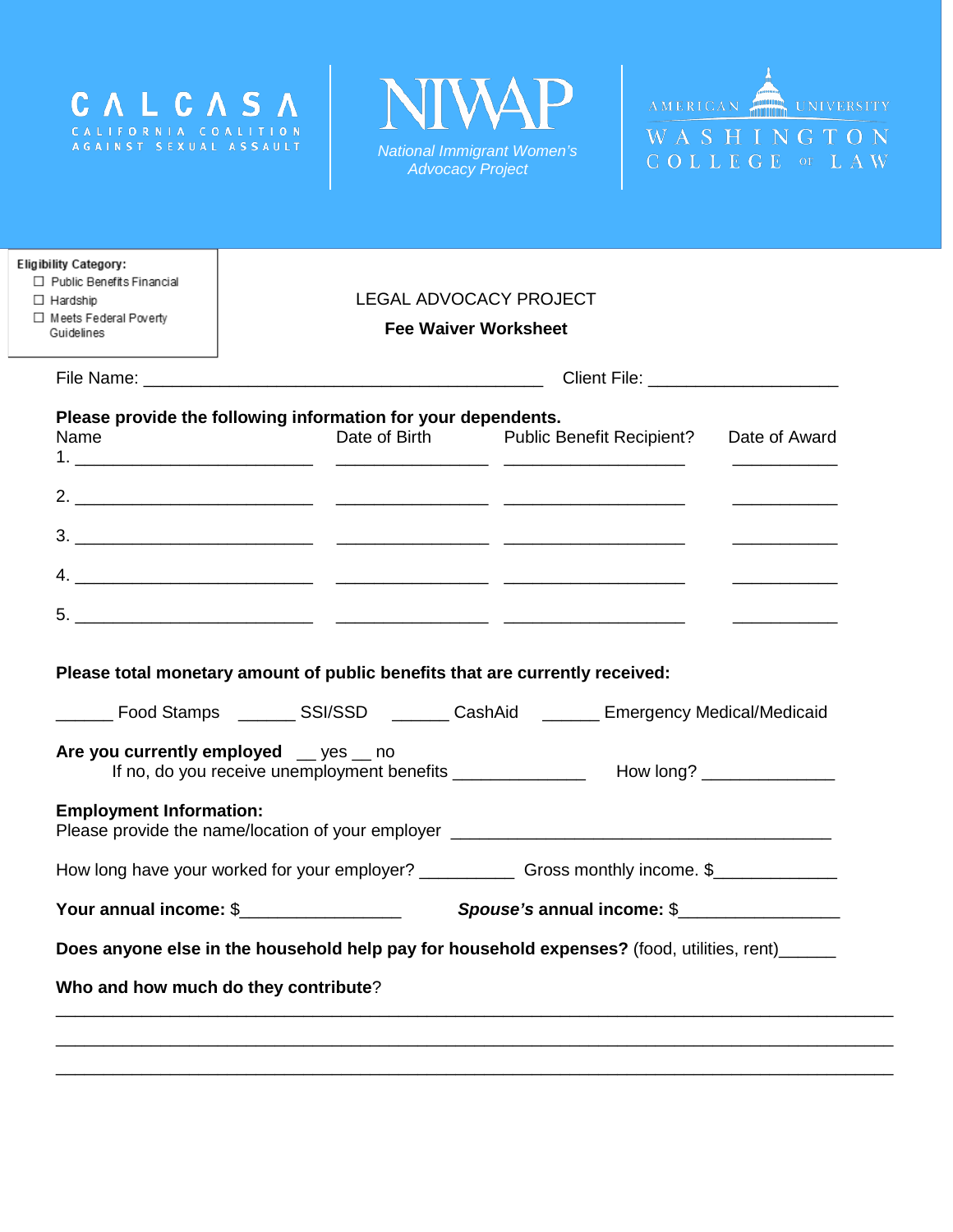| <b>Please list all assets:</b> (property, bank accounts, cash on hand)                                                                                       |  |                        |                     |  |  |  |  |
|--------------------------------------------------------------------------------------------------------------------------------------------------------------|--|------------------------|---------------------|--|--|--|--|
|                                                                                                                                                              |  |                        |                     |  |  |  |  |
|                                                                                                                                                              |  |                        |                     |  |  |  |  |
|                                                                                                                                                              |  |                        |                     |  |  |  |  |
| Provide a list of any documents showing that you have a disability or a health problem.<br>Please list your average monthly cost for the following expenses: |  |                        |                     |  |  |  |  |
| Transportation costs                                                                                                                                         |  | _Rent                  | Food                |  |  |  |  |
| Child Care                                                                                                                                                   |  | Electric               | Gas                 |  |  |  |  |
| School Costs                                                                                                                                                 |  | Total Monthly Payments | Internet/Cable      |  |  |  |  |
| Misc. Bills                                                                                                                                                  |  | Insurance              | Medical             |  |  |  |  |
| Loan/s                                                                                                                                                       |  | Cell Phone Bill        | _____Total Expenses |  |  |  |  |

## Monthly Payments and debts not listed above

| Paid to | For | Amount | <b>Balance</b> | Date of Last Payment |
|---------|-----|--------|----------------|----------------------|
|         |     |        |                |                      |
|         |     |        |                |                      |
|         |     |        |                |                      |
|         |     |        |                |                      |

**Are there any additional expenses for the children in this case?** (child care for work or job training, health care not covered by insurance, educational or other special needs)

\_\_\_\_\_\_\_\_\_\_\_\_\_\_\_\_\_\_\_\_\_\_\_\_\_\_\_\_\_\_\_\_\_\_\_\_\_\_\_\_\_\_\_\_\_\_\_\_\_\_\_\_\_\_\_\_\_\_\_\_\_\_\_\_\_\_\_\_\_\_\_\_\_\_\_\_\_\_\_\_\_\_\_\_ \_\_\_\_\_\_\_\_\_\_\_\_\_\_\_\_\_\_\_\_\_\_\_\_\_\_\_\_\_\_\_\_\_\_\_\_\_\_\_\_\_\_\_\_\_\_\_\_\_\_\_\_\_\_\_\_\_\_\_\_\_\_\_\_\_\_\_\_\_\_\_\_\_\_\_\_\_\_\_\_\_\_\_\_